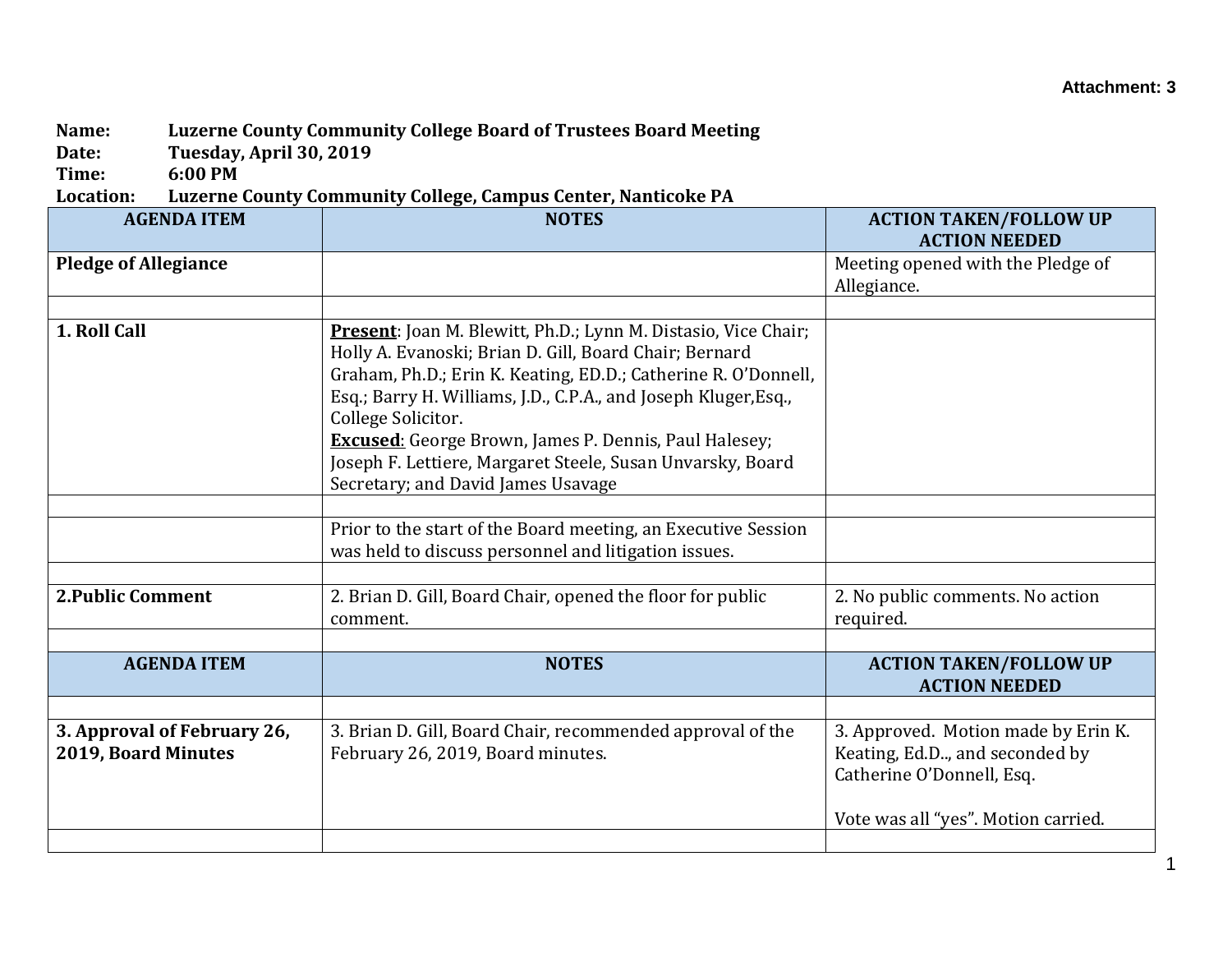| <b>AGENDA ITEM</b>                                                 | <b>NOTES</b>                                                                                                                                                                                                                                                                                                                                                                                                                                                                                                                                                                                                                                                                                                                                                                                                                                                                                                                                                                                                                                                                                                                                                                                                                                                                                                                                                                                                                                                                    | <b>ACTION TAKEN/FOLLOW UP</b><br><b>ACTION NEEDED</b>                                                                                                               |
|--------------------------------------------------------------------|---------------------------------------------------------------------------------------------------------------------------------------------------------------------------------------------------------------------------------------------------------------------------------------------------------------------------------------------------------------------------------------------------------------------------------------------------------------------------------------------------------------------------------------------------------------------------------------------------------------------------------------------------------------------------------------------------------------------------------------------------------------------------------------------------------------------------------------------------------------------------------------------------------------------------------------------------------------------------------------------------------------------------------------------------------------------------------------------------------------------------------------------------------------------------------------------------------------------------------------------------------------------------------------------------------------------------------------------------------------------------------------------------------------------------------------------------------------------------------|---------------------------------------------------------------------------------------------------------------------------------------------------------------------|
| 4. Approval of April 30, 2019,<br><b>Board Agenda</b>              | 4. Brian D. Gill, Board Chair, recommended the Luzerne<br>County Community College Board of Trustees approve the<br>April 30, 2019 Board agenda.                                                                                                                                                                                                                                                                                                                                                                                                                                                                                                                                                                                                                                                                                                                                                                                                                                                                                                                                                                                                                                                                                                                                                                                                                                                                                                                                | 4. Approved. Motion made by Joan M.<br>Blewitt, Ph.D.; seconded by Holly<br>Evanoski, to approve the agenda as<br>presented.<br>Vote was all "yes". Motion carried. |
| 5. Report of Officers and<br><b>Agents</b><br>o President's Report | President Leary welcomed representatives from the UGI<br>Utilities Inc., and Frank Energy Services, LLC in attendance<br>and invited Mr. Frank Murray, Energy Efficiency Program<br>Analyst from UGI Utilities, to say a few words.<br>Mr. Murray introduced Jim Stephenson, Energy Advisor II,<br>Franklin Energy Services, LLC; Joe Swope, Communications<br>Manager, UGI Utilities, Inc.; Joe Bauman, Relationship<br>Manager, Major Accounts, UGI Utilities, Inc.; Don Brominski,<br>Manager of Business Development, UGI Utilities, Inc.; and<br>Bruce Davis, Manager of Regional Sales, UGI Utilities, Inc.<br>On behalf of UGI Utilities, Mr. Murray presented President<br>Leary and Board Chair Brian Gill with an Energy Efficiency<br>and Conservation (EE&C) rebate check in the amount of<br>\$100,000. This rebate was a result of phase two of the<br>College's campus-wide lighting improvement project and its<br>commitment to efficient operations. The College's lighting<br>project consisted of replacing more than 7,000 fixtures and<br>lamps with light-emitting diode (LED) lights within 17<br>buildings, walkways and parking lots. The LED upgrades are<br>expected to reduce the Nanticoke-based school's annual<br>electricity use by 936,00 kWh, equating to approximately<br>\$60,000 in annual energy savings.<br>In September 2018, the College received a check for more<br>than \$24,300 for phase one of the project. The savings will be | 5. No action required.                                                                                                                                              |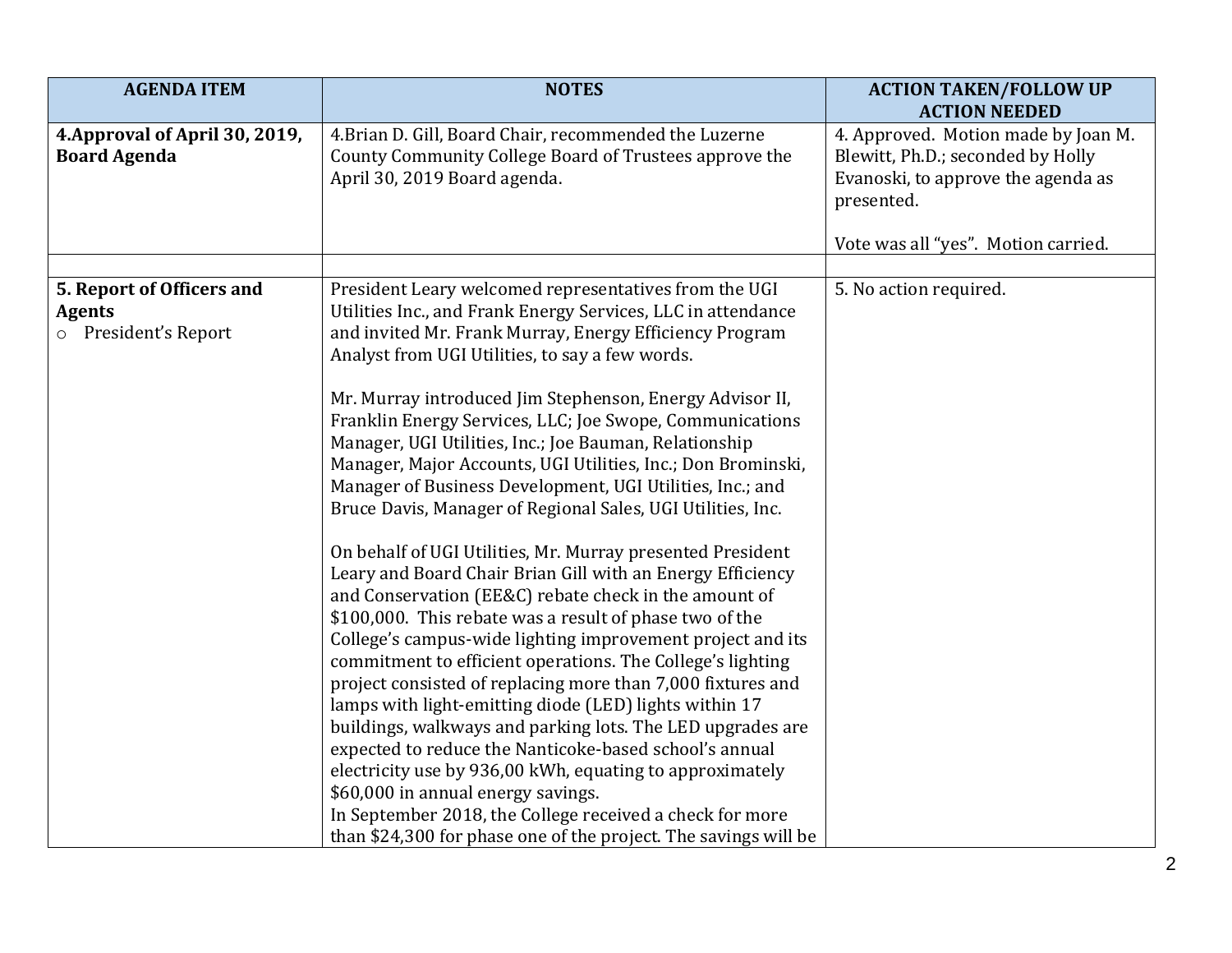|                            | used toward future energy operational costs.                                                                        |  |
|----------------------------|---------------------------------------------------------------------------------------------------------------------|--|
|                            |                                                                                                                     |  |
|                            | President Leary extended his thanks and appreciation to UGI                                                         |  |
|                            | Utilities and their leadership and noted the collaboration in                                                       |  |
|                            | implementing a plan is an incredible opportunity for                                                                |  |
|                            | Luzerne County Community College.                                                                                   |  |
|                            | In celebration of April as Community College Month,                                                                 |  |
|                            | President Leary reported it has been an honor to celebrate                                                          |  |
|                            | our students' achievements. At the beginning of April, the                                                          |  |
|                            | President and representatives from LCCC attended the                                                                |  |
|                            | Annual Pennsylvania Commission for Community Colleges                                                               |  |
|                            | Annual Meeting and All-PA Academic Team Banquet. The                                                                |  |
|                            | following day, President Leary, LCCC students and staff                                                             |  |
|                            | attended Lobby Day at the Capitol Building. LCCC students                                                           |  |
|                            | had an opportunity to attend a press conference and held                                                            |  |
|                            | individual College meetings with Legislators.                                                                       |  |
|                            |                                                                                                                     |  |
|                            | The month-long celebration continued as the College hosted<br>an Honors Luncheon, Honor Society Induction Ceremony, |  |
|                            | celebrated the production of Our Town-Nanticoke at the                                                              |  |
|                            | WVIA Studios where attendees were treated to an                                                                     |  |
|                            | assortment of pastries provided by our students and faculty                                                         |  |
|                            | from the Joseph A. Paglianite Culinary Institute. On Friday,                                                        |  |
|                            | April 26th a successful opening of the Students Art Exhibit                                                         |  |
|                            | was held in the Schulman Gallery.                                                                                   |  |
|                            |                                                                                                                     |  |
| <b>Student Recognition</b> | President Leary and Board Chair Brian Gill recognized the                                                           |  |
| <b>Ceremony</b>            | following students for their dedication and commitment to                                                           |  |
|                            | their education, their outstanding leadership and                                                                   |  |
|                            | sportsmanship skills they have demonstrated while                                                                   |  |
|                            | attending Luzerne County Community College.                                                                         |  |
|                            | 2018-2019 Student Government Association Officers                                                                   |  |
|                            | Sharra Walton, President; Cassie Thomas, Vice President                                                             |  |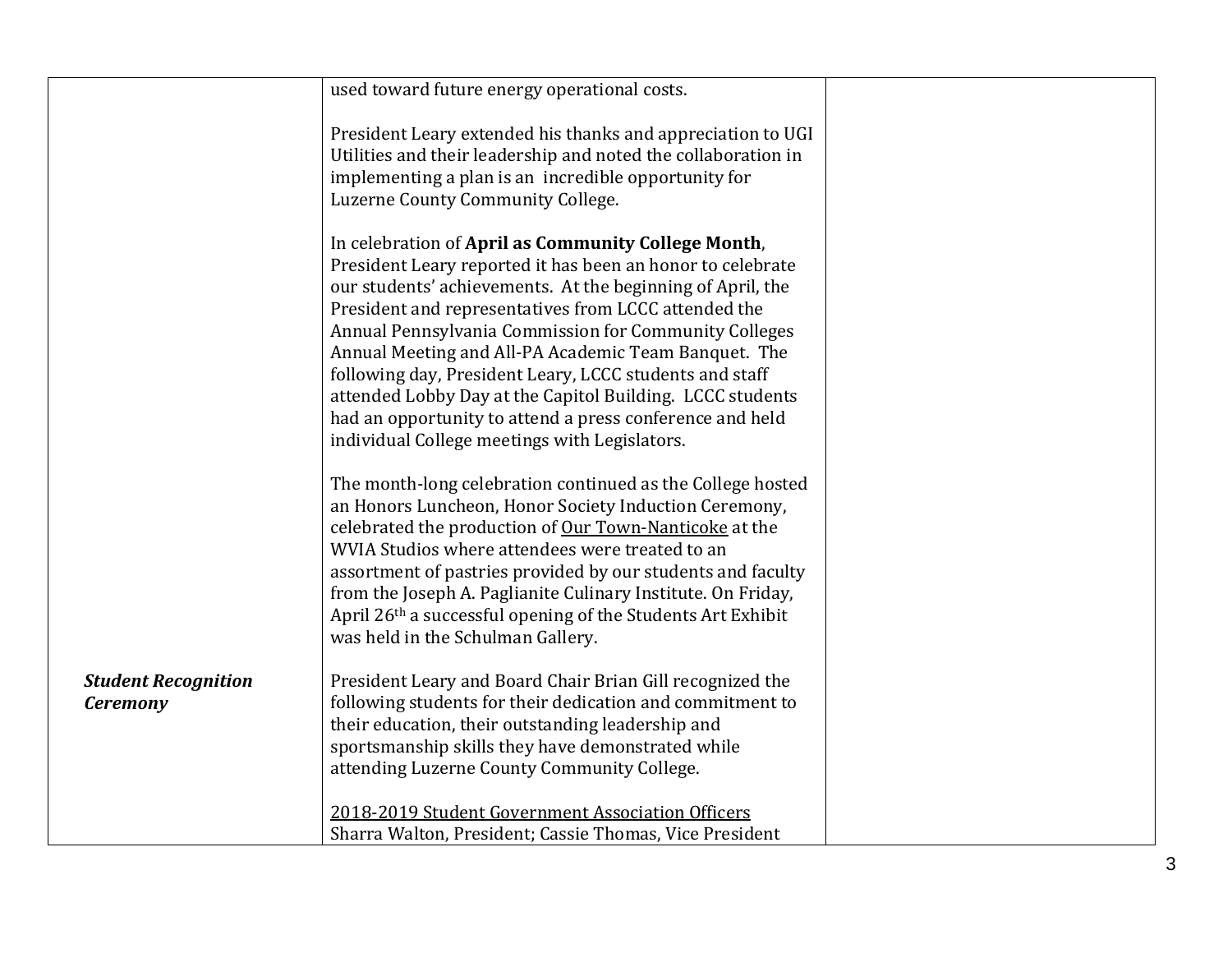| Isabel Estrada, Secretary; Sabryna Sheare, Freshman<br>Representative Jody Hahn, Treasurer and recipient of the<br>Outstanding Adult Learner Award named by Luzerne County<br>Council on Adult Higher Education; and Bethany Bowser,<br>Sophomore Representative.                                      |  |
|--------------------------------------------------------------------------------------------------------------------------------------------------------------------------------------------------------------------------------------------------------------------------------------------------------|--|
| Recipients of the PA All-Academic Team<br>Dagmar Frias and Sharra Walton                                                                                                                                                                                                                               |  |
| Kappa Beta Delta Honor Society:<br>Gary Moses, President; and Andrew Wensel. President Leary<br>stated Gary Moses and Andrew Wensel, are the<br>recipients of the \$1,000 scholarships from Kappa Beta Delta<br>\$1,000 cash scholarships from Kappa Beta Delta.                                       |  |
| Alpha Sigma Lambda Honor Society:<br>Jody Hahn, President.                                                                                                                                                                                                                                             |  |
| Psi Beta Honor Society:<br>Taylor Kotsur, President; Alexis Footman, Treasurer; Sharra<br>Walton, SGA Representative; and Nicole Mrugal, Vice<br>President                                                                                                                                             |  |
| Phi Theta Kappa Honor Society<br>Dagmar Frias, President; Gina Carsio, Vice President; Jordany<br>Krawinkel, interim Vice President; Endy Santos, Recording<br>Secretary; Miryan Reyes, Treasurer; Jody Hahn, Vice<br>President; Victoria Vespico, Vice President; Maggie<br>Whitehead, Vice President |  |
| <b>Second Year Athletes:</b><br>Women's Volleyball and Women's Softball: Mariely Herrera,<br>and Alyson Muse                                                                                                                                                                                           |  |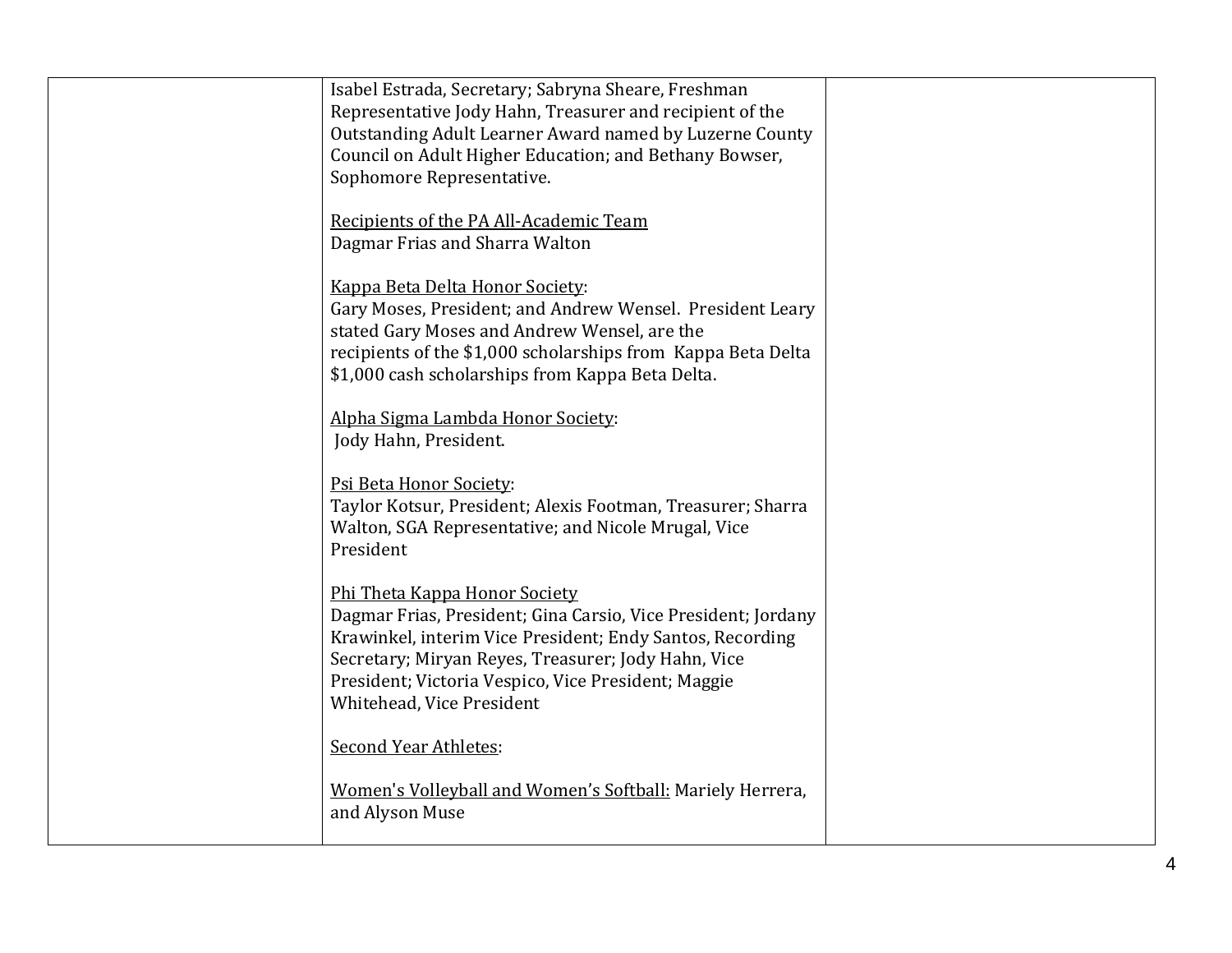|                                   | Women's Basketball: Leah Nelson, Elizabeth Calvey, and                               |                                                       |
|-----------------------------------|--------------------------------------------------------------------------------------|-------------------------------------------------------|
|                                   | Alyson Muse                                                                          |                                                       |
|                                   |                                                                                      |                                                       |
|                                   | Men's Basketball: Josh Ariza, Matt Elmore, Matt Dessoye                              |                                                       |
|                                   | (1000 points), and Sean Matos.                                                       |                                                       |
|                                   | <b>Baseball Dominic Sartini and Jordan Yanac</b>                                     |                                                       |
|                                   | Eastern Pennsylvania Athletic Conference Fall 2018 All                               |                                                       |
|                                   | Academic Team include: Kimberly Harrisson, Clayton Kimsal,                           |                                                       |
|                                   | and Erica Carter: Alyson Muse, Mykala Timek, and Maria                               |                                                       |
|                                   | Tlatenchi, Elizabeth Calvey, Alyson Muse, Bryden Peters, Lisa                        |                                                       |
|                                   | Radziak, and Matt Elmore.                                                            |                                                       |
|                                   |                                                                                      |                                                       |
|                                   | President Leary extended a special thanks to the coaches and                         |                                                       |
|                                   | advisors for their outstanding leadership throughout the                             |                                                       |
|                                   | academic year.                                                                       |                                                       |
| <b>AGENDA ITEM</b>                | <b>NOTES</b>                                                                         | <b>ACTION TAKEN/FOLLOW UP</b><br><b>ACTION NEEDED</b> |
| <b>6. Report of the Executive</b> |                                                                                      |                                                       |
| Committee                         |                                                                                      |                                                       |
| 6A. No report.                    | 6A. N/a                                                                              | 6A. N/A.                                              |
|                                   |                                                                                      |                                                       |
| 7. Report of the Academic         |                                                                                      |                                                       |
| Committee                         |                                                                                      |                                                       |
| 7A. Program Additions,            | 7A. Joan M. Blewitt, Ph.D., Chair, Academic Committee,                               | 7A. Approved. Motion made by Erin K.                  |
| Deletions, and Modifications      | recommended the Luzerne County Community College                                     | Keating; seconded by Lynn Distasio,                   |
|                                   | Board of Trustees approve the Program Additions, Deletions                           | Vice Chair, to approve modifications to               |
|                                   | and Modifications. Modifications to the Accounting                                   | the Accounting Technology and                         |
|                                   | Technology Program to align to current industry standards                            | <b>Computer Information Systems and</b>               |
|                                   | by restructuring the program in response to entry-level                              | Theatre programs as presented.                        |
|                                   | employment opportunities. Computer Information Systems                               |                                                       |
|                                   | program was modified to align program to current industry                            | Vote was all "yes". Motion carried.                   |
|                                   | standards by changing required program courses to include                            |                                                       |
|                                   |                                                                                      |                                                       |
|                                   |                                                                                      |                                                       |
|                                   | social media.; and, Theatre Arts program has been modified                           |                                                       |
|                                   | to better address transfer requirements by decreasing<br>number of courses required. |                                                       |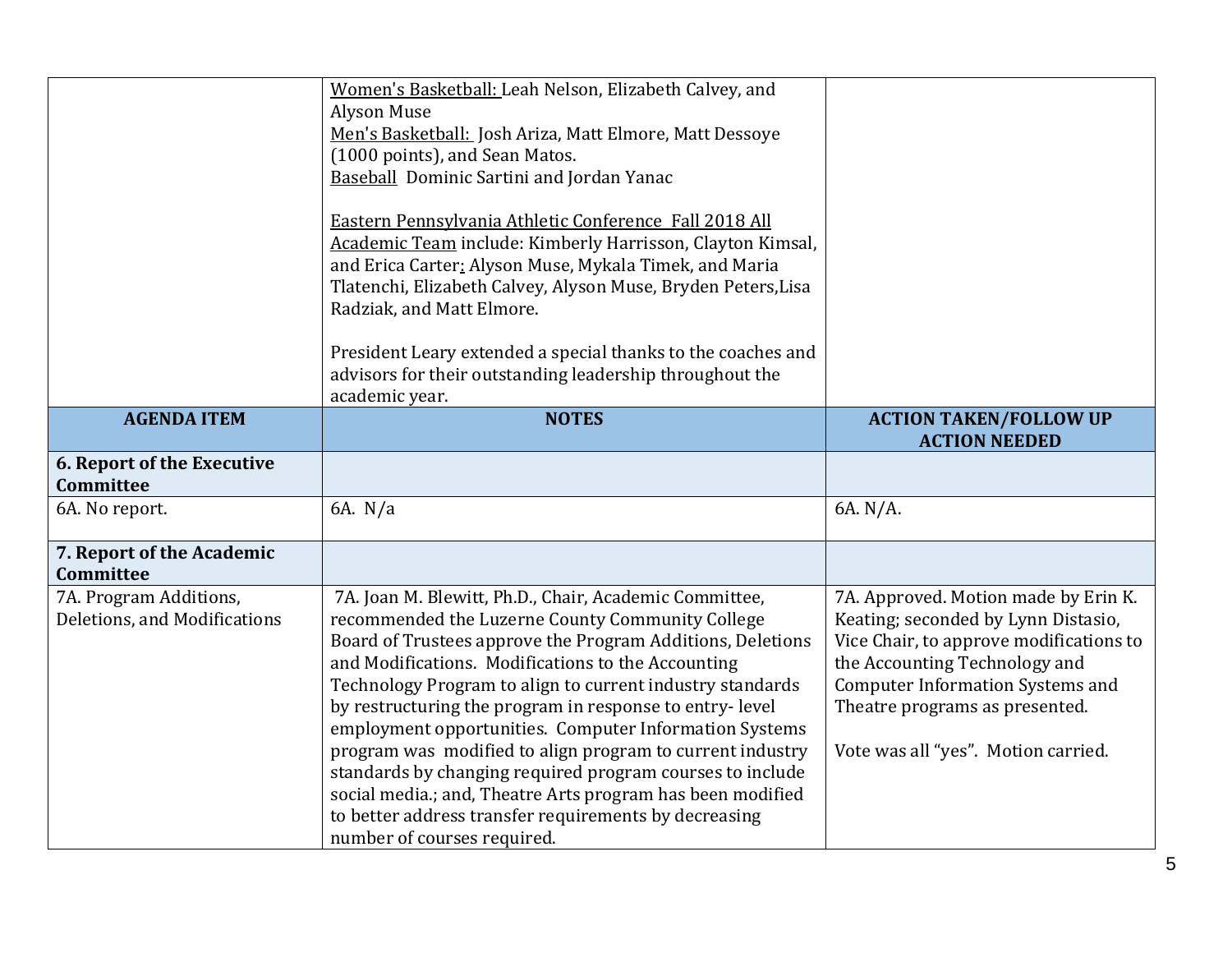| 8. Report of the Finance                                                                 |                                                                                                                                                                                                                                                                                                                                                                                                                                                                                                                                 |                                                                                                                                       |
|------------------------------------------------------------------------------------------|---------------------------------------------------------------------------------------------------------------------------------------------------------------------------------------------------------------------------------------------------------------------------------------------------------------------------------------------------------------------------------------------------------------------------------------------------------------------------------------------------------------------------------|---------------------------------------------------------------------------------------------------------------------------------------|
| Committee                                                                                |                                                                                                                                                                                                                                                                                                                                                                                                                                                                                                                                 |                                                                                                                                       |
| 8A. Recommendation to<br><b>Approve Summary of Payments</b>                              | 8A. Barry H. Williams, J.D., C.P.A., recommended the Luzerne<br>County Community College Board of Trustees approve the<br>summary of payments as presented.                                                                                                                                                                                                                                                                                                                                                                     | 8A. Approved. Motion made by<br>Catherine O'Donnell, Esq; seconded<br>by Joan M. Blewitt, Ph.D.                                       |
|                                                                                          |                                                                                                                                                                                                                                                                                                                                                                                                                                                                                                                                 | Vote was all "yes". Motion carried.                                                                                                   |
| 9. Report of the Human<br><b>Resources Committee</b>                                     |                                                                                                                                                                                                                                                                                                                                                                                                                                                                                                                                 |                                                                                                                                       |
| 9A. Recommend approval of<br><b>Faculty Promotions</b>                                   | 9A. Bernard Graham, Ph.D. recommended, in accordance<br>with the Faculty Association Contract, the following seven<br>(7) faculty members for promotion:<br>Professor: Christina Simon<br>Associate Professor: Katherine Cummings; William Liotta;<br>and Connie Toporcer.<br>Assistant Professor: Robert Armillei, Russell Bigus, Heather<br>Jones.                                                                                                                                                                            | 9A. Approved. Motion made by Holly<br>Evanoski; seconded by Barry H.<br>Williams, J.D., C.P.A.<br>Vote was all "yes". Motion carried. |
| <b>AGENDA ITEM</b>                                                                       | <b>NOTES</b>                                                                                                                                                                                                                                                                                                                                                                                                                                                                                                                    | <b>ACTION TAKEN/FOLLOW UP</b>                                                                                                         |
|                                                                                          |                                                                                                                                                                                                                                                                                                                                                                                                                                                                                                                                 | <b>ACTION NEEDED</b>                                                                                                                  |
| 10. Report of the Legislative,<br><b>Economic and Public Affairs</b><br><b>Committee</b> |                                                                                                                                                                                                                                                                                                                                                                                                                                                                                                                                 |                                                                                                                                       |
|                                                                                          | Lynn Distasio, Chair, Legislative, Economic and Public Affairs<br>Committee, expressed her thanks and appreciation to Sandra<br>Nicholas and her staff for coordinating a very successful<br>Legislative Breakfast held Friday, April 26, 2019. In addition,<br>Vice Chair Distasio thanked the members of the Board who<br>were in attendance. Workforce Development was the focus<br>of the Legislative Breakfast as well as encouraging everyone<br>to continue to advocate for an increase in community college<br>funding. |                                                                                                                                       |
| 1. Unfinished Business-Previous                                                          | <b>Informational Items</b><br>1.N/A                                                                                                                                                                                                                                                                                                                                                                                                                                                                                             | 1. No action required.                                                                                                                |